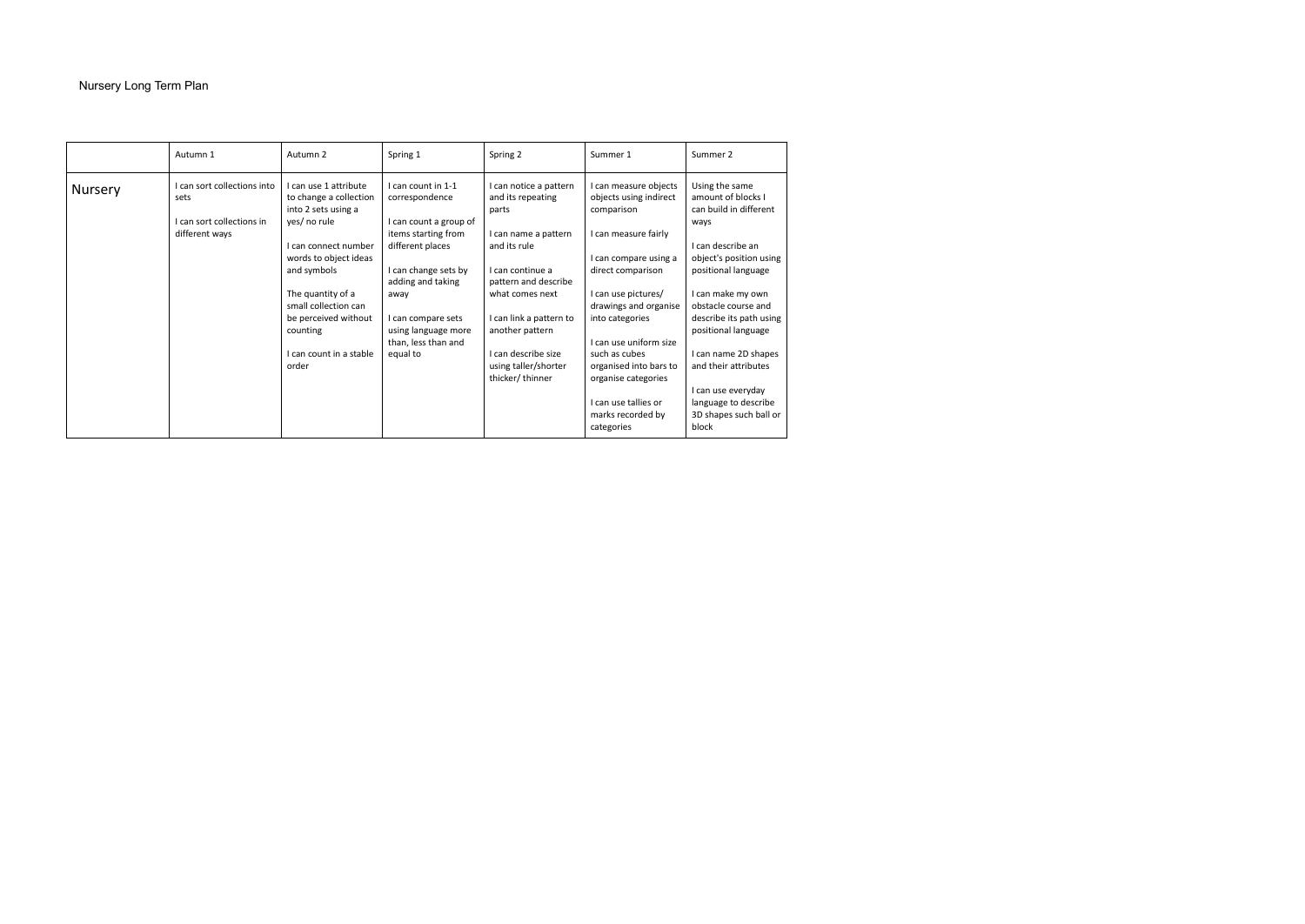## Autumn



| <b>Week</b>                                                                                                                                      | Week<br>2 | <b>Week</b><br>3                             |                      | <b>Week</b><br>4                                             | <b>Week</b><br>5 | Week<br>6                                                              | Week<br>7                                           | <b>Week</b><br>8 | Week<br>9                                                    | Week<br>10                   | <b>Week</b><br>11 | Week<br>12 <sup>°</sup> |
|--------------------------------------------------------------------------------------------------------------------------------------------------|-----------|----------------------------------------------|----------------------|--------------------------------------------------------------|------------------|------------------------------------------------------------------------|-----------------------------------------------------|------------------|--------------------------------------------------------------|------------------------------|-------------------|-------------------------|
| Getting to Know<br>You                                                                                                                           |           | Phase                                        | <b>Just Like Me!</b> |                                                              |                  | It's Me 1 2 3!                                                         |                                                     |                  | Light and Dark                                               |                              |                   |                         |
| Opportunities for<br>settling in, introducing<br>the areas of provision<br>and getting to know the<br>children.                                  |           | Number                                       |                      | Match and Sort<br><b>Compare Amounts</b>                     |                  | Representing 1, 2 & 3<br>Comparing 1, 2 & 3<br>Composition of 1, 2 & 3 |                                                     |                  | <b>Representing Numbers</b><br>to $5.$<br>One More and Less. |                              |                   |                         |
| Key times of day, class<br>routines. Exploring the<br>continuous provision<br>inside and out. Where<br>do things belong?<br>Positional language. |           | Shape and<br>Thinking<br>Spatial<br>Measure, |                      | Compare Size, Mass &<br>Capacity<br><b>Exploring Pattern</b> |                  |                                                                        | <b>Circles and Triangles</b><br>Positional Language |                  |                                                              | Shapes with 4 Sides.<br>Time |                   |                         |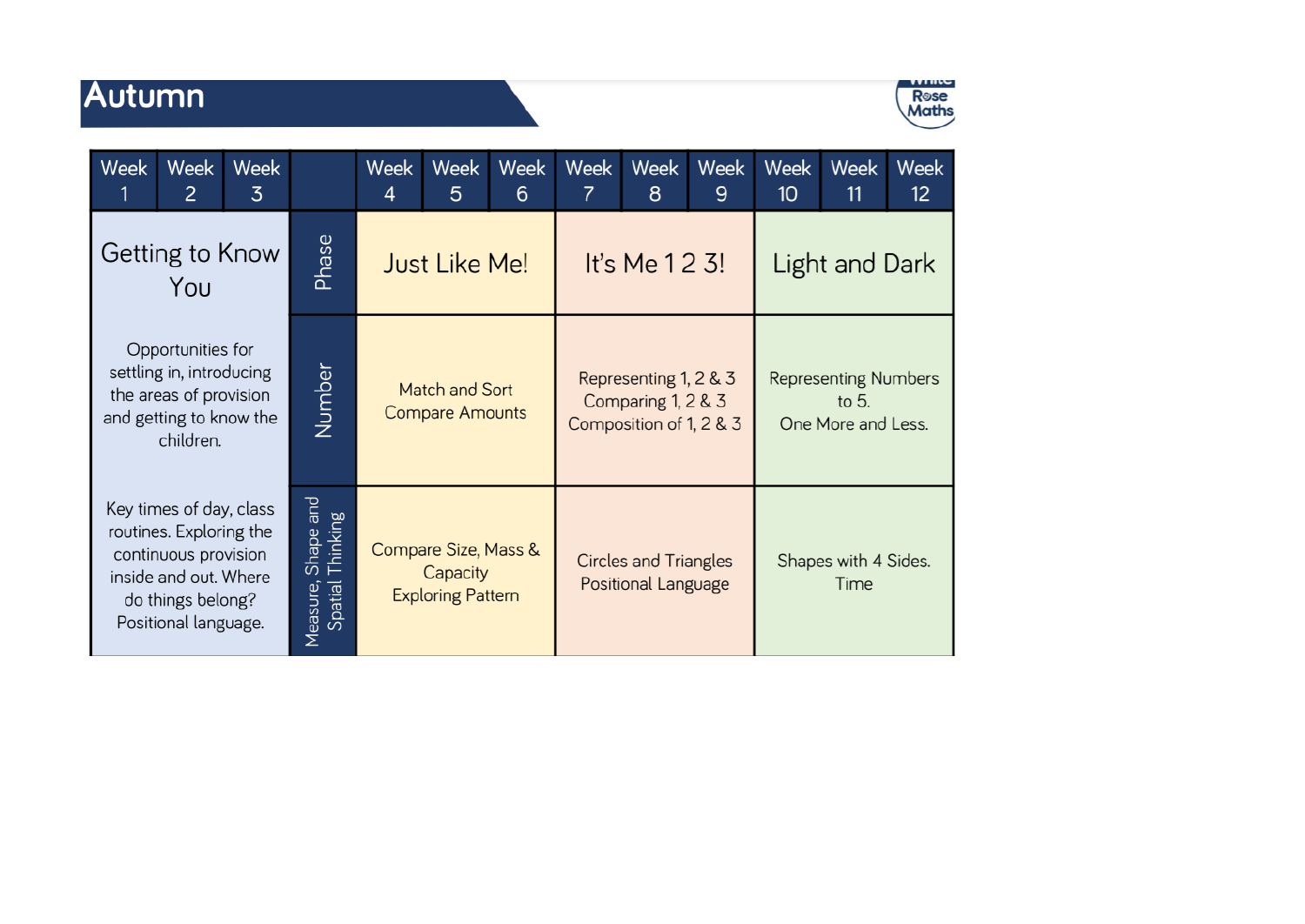## Spring



|                                              | Week | Week<br>2                                                          | Week<br>3 | Week<br>4 | Week<br>5                                    | Week<br>6 | Week<br>7                                                    | Week<br>8 | Week<br>9 |  |
|----------------------------------------------|------|--------------------------------------------------------------------|-----------|-----------|----------------------------------------------|-----------|--------------------------------------------------------------|-----------|-----------|--|
| Phase                                        |      | Alive in 5!                                                        |           |           | Growing 6, 7, 8                              |           | Building 9 & 10                                              |           |           |  |
| Number                                       |      | Introducing zero<br>Comparing numbers to 5<br>Composition of 4 & 5 |           |           | 6,7&8<br>Combining 2 amounts<br>Making pairs |           | Counting to 9 & 10<br>Comparing numbers to 10<br>Bonds to 10 |           |           |  |
| Shape and<br>Thinking<br>Spatial<br>Measure, |      | Compare Mass (2)<br><b>Compare Capacity (2)</b>                    |           |           | Length & Height<br>Time                      |           | 3d-shapes<br><b>Spatial Awareness</b><br>Patterns            |           |           |  |